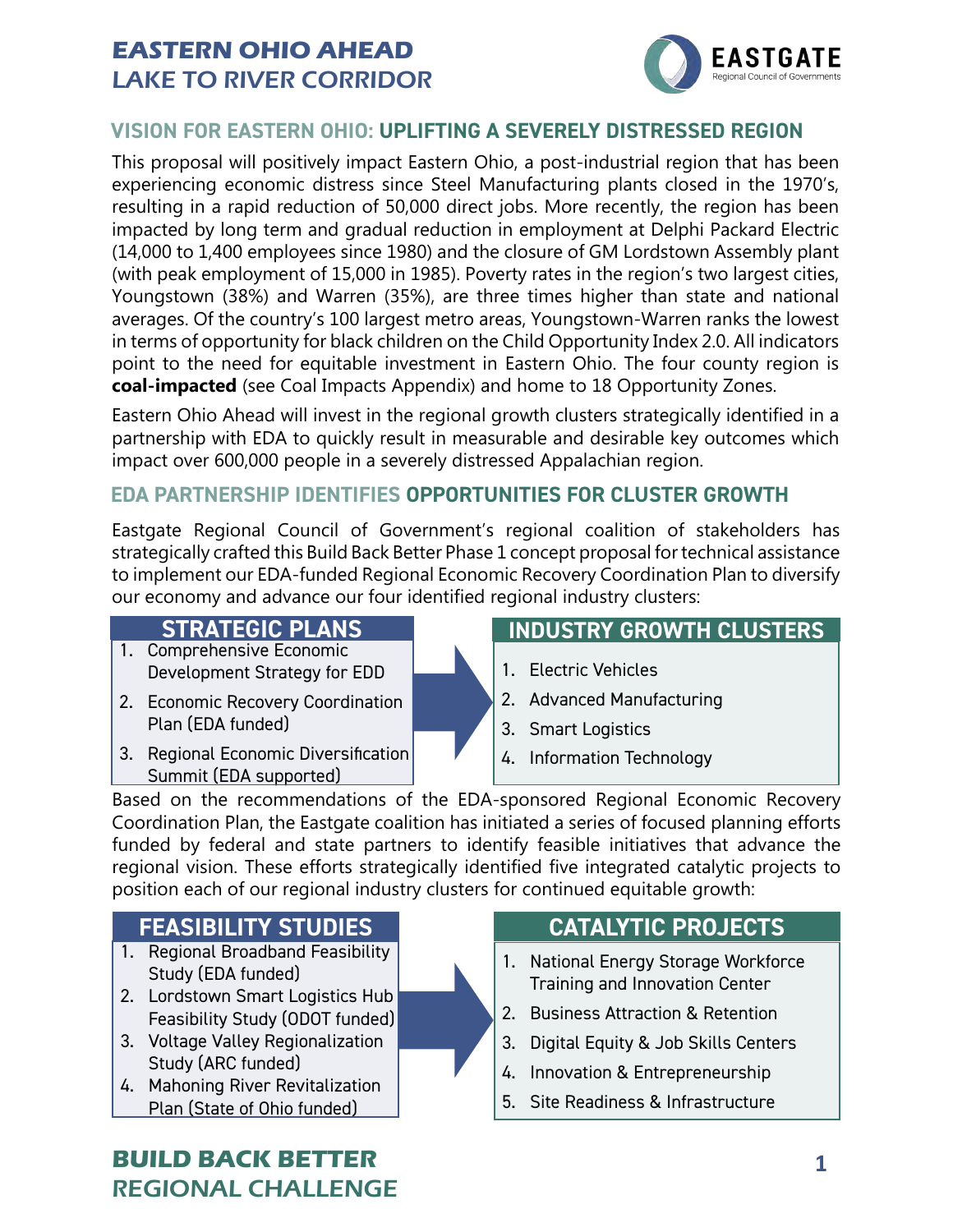

Collectively, our catalytic projects will provide an equitable path forward for the region's new diversified economy to ensure economic resiliency from catastrophic employment losses experienced locally in the steel and auto industries:

- **• National Energy Storage Workforce Training and Innovation Center** will build off recent EV sector investment locally by GM and Ultium Cells, LLC.
- **• Digital Equity & Job Skills Centers** will address all four sectors (emphasis on IT).
- **Innovation & Entrepreneurship** will focus on advanced manufacturing and EVs.
- **Site Readiness & Infrastructure** will create shovel ready development sites for EVs, advanced manufacturing, and smart logistics at commercial/industrial areas.
- **• Business Attraction & Retention** will market and grow each industry cluster.

## **COALITION**

Our coalition, now in Year Three of the Malcolm Baldrige "Communities of Excellence" Cohort (NIST), builds off already mobilized partnerships that have been actively engaged in the EDA-funded Regional Economic Coordination Plan and the EDA-supported Regional Economic Diversification Summit, and other regional initiatives.

**Eastgate Regional Council of Governments**, the region's EDD/LDD, will manage the project and host the Regional Economic Competitiveness Officer. Eastgate will be supported by an established coalition of regional partners with a proven track record of project delivery, organizational capacity, and technical expertise in their respective roles:



**WORKFORCE DEVELOPMENT: Youngstown State University** will lead the development of the Energy Storage Workforce Training and Innovation Center through an established partnership with the Department of Energy and Oak Ridge National Laboratory.

**BUSINESS ATTRACTION & RETENTION: Youngstown-Warren Regional Chamber of Commerce** will lead business attraction, retention and marketing efforts for our four validated regional industry clusters.

**DIGITAL EQUITY & JOB SKILLS: Youngstown Business Incubator** will







lead project efforts to enhance basic job skills and computer literacy to ensure the local workforce meets IT employer needs. **Mahoning Valley Manufacturers Coalition** will ensure high-quality, relevant programming through manufacturer input and industry recognized credentials.



**INNOVATION: America Makes**, the nation's leading public-private partnership for additive manufacturing technology and education, will work with regional partners to support small and medium sized manufacturers with consulting, training and support.



**ENTREPRENEURSHIP: BRITE Energy Innovators**, Ohio's only Energy Technology Incubator, will leverage their strong relationships throughout the energy sector to accelerate entrepreneurship.



**SITE READINESS & INFRASTRUCTURE: Western Reserve Port Authority**  will utilize their innovative financing and site assembly powers to develop shovel-ready sites and provide critical infrastructure for emerging vehicle electrification, smart logistics, and advanced manufacturing.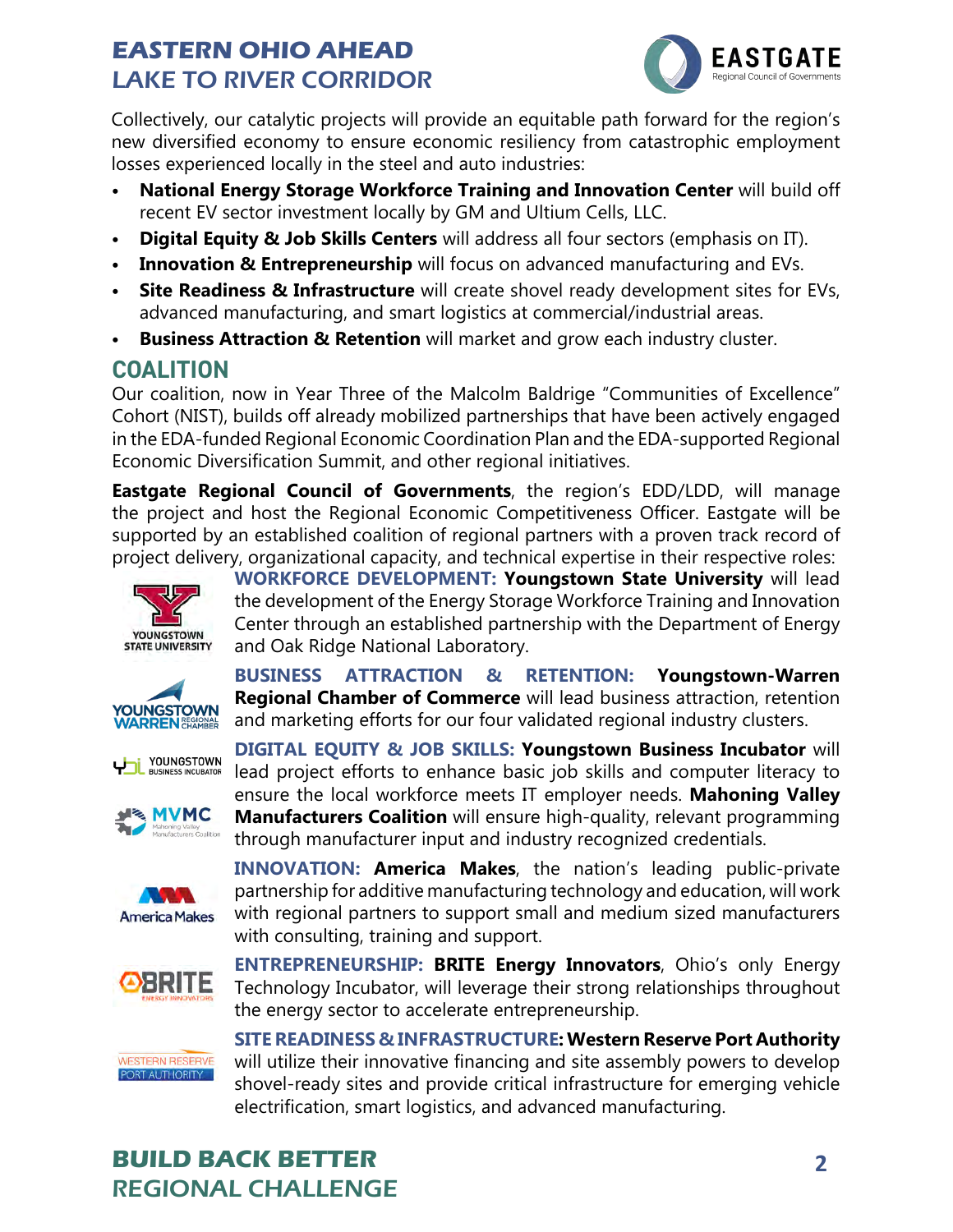

### **CATALYTIC PROJECTS ADVANCING INVESTMENT PRIORITIES**



**equity focus**

Individually and collectively, each of our projects will emphasize equitable outcomes in Eastern Ohio Appalachia where both urban and rural communities have been historically underserved. Our Diversity, Equity & Inclusion efforts will focus on ensuring digital equity & broadband access developing essential jobs skills for traditionally underserved populations and environmental justice. Beyond a clear focus on equity, community ownership and neighborhood participation, these five catalytic projects will expand upon Eastern Ohio's existing and affirmed regional assets and comprehensively advance EDA's investment priorities:



Youngstown State University's **National Energy Storage Training and Innovation Center** will build off recent private investments by General Motors and Ultium Cells, LLC (a \$2.3B joint venture between General Motors and LG Energy to manufacture battery cells). This national center will help build a sustainable and scalable solution to the nation's emerging energy industry through the creation of job and training standards; business expansion; research, commercialization, and capital upgrades; and productivity growth in the transportation, consumer, and stationary sub-sectors of energy storage.



**Business Attraction, Retention & Marketing** efforts by the Regional Chamber will capitalize on Eastern Ohio's strategic location at the intersection of national freight highway, rail, and waterway access to global markets as well as our established and increasing expertise in advanced manufacturing, information technology, electric vehicle, and battery storage technologies to **support growth in US exports and increased foreign direct investment**.



**Digital Equity & Jobs Skills Centers** in Youngstown, Warren, and rural outposts will bridge the urban/rural digital divide and **support workforce education and skills training** that will enhance the digital connectivity of Youngstown and Warren, each cited as among the top five LEAST digitally connected cities in Ohio.



**Innovation & Entrepreneurship** ecosystem investments in America Makes, Valley Partners and BRITE Energy Innovators will support entrepreneurs and startups, especially in the commercialization of new clean energy and advanced manufacturing technologies that are **creating tech businesses** and high-skilled, well-paying **jobs of the future**.



**Site Readiness & Infrastructure** at targeted development sites will **build economic resilience to and long-term recovery** from economic shocks (GM Lordstown plant closure) experienced by our region's coal-impacted communities following the historic decline of its steel industry, by better utilizing existing infrastructure capacity to access and repurpose industrial properties as shovel-ready development sites.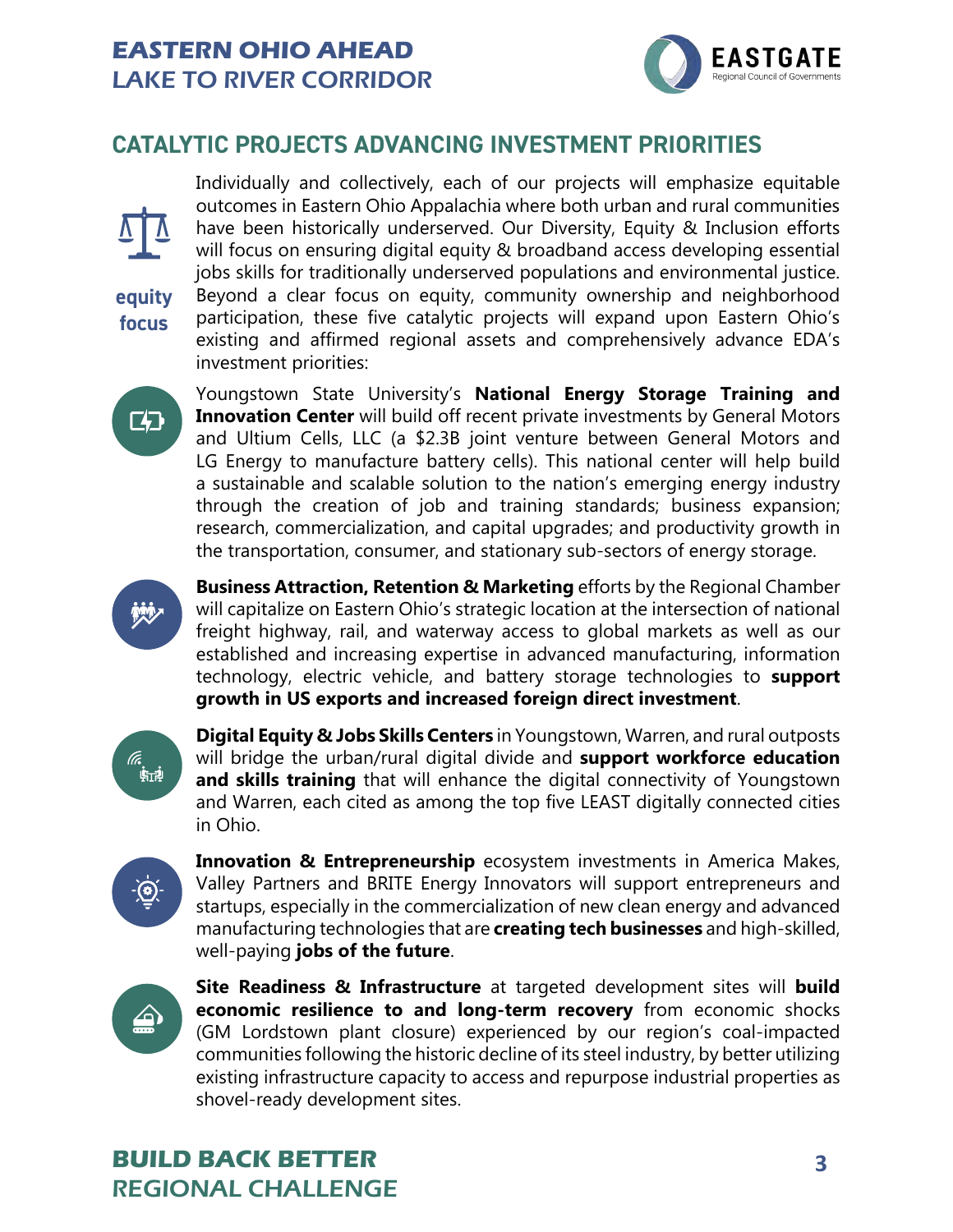

### **METRICS**

Eastern Ohio Ahead Lake to River Corridor will result in the following measurable outcomes that address historic disinvestment in undeserved communities and ensure the equitable economic recovery of this coal-impacted region:

- 200% increase in tech startups
- 100% increase in certificates, and certifications from advanced manufacturing educational programs
- 1,000 additional regional advanced manufacturing jobs
- 25% of incumbent manufacturers piloting advanced manufacturing technologies
- 100% increase in adoption of advanced manufacturing technology by manufacturers
- 2X the number of manufacturing-related startups receiving external funding
- \$10M increase of seed stage investment in Logistics, Advanced Energy, IT, and Advanced Manufacturing startups
- 4,000 acres of additional shovel-ready industrial sites
- \$1 Billion in new annual capital investment in shovel-ready sites
- 3X times multiplier effect for indirect and induced spending for every dollar of direct investment in the region in target industry clusters

## **SUSTAINABLE INVESTMENTS**

The project will leverage additional future local, state, private, and other federal investments in the Eastern Ohio Appalachia region. Current economic recovery efforts have benefited from a wide array of sources (see below), anticipated local match (non-federal) from State of Ohio funding programs, local/regional tax revenue, private investments, and philanthropic contributions detailed in the "Sustainability" Appendix.

Other complementary federal funds beyond EDA include the U.S. Department of Energy Office of Energy Efficiency and Renewable Energy initiatives, and DOD "Defense Bill" [National Defense Authorization Act for FY 2021, Title XCIX, Sec. 9906] which authorizes additional federal investments in advanced microelectronics research and development.

# **Sustainable Investments Totaling Over \$33M**

EDA investment in Eastern Ohio Appalachia's coal-impacted communities will complement public and private investments already underway! III

#### **Project will build on over \$33 Million committed to:**

- Ohio Department of Development/GM Community Investment in Lordstown
- Dept of Energy/Oak Ridge research partnership
- ARPA ARC LDDs State Planning Funds
- ARC POWER Grant
- 2018 USDOT BUILD Grant
- 
- ODOT Smart Logistics Hub Grant